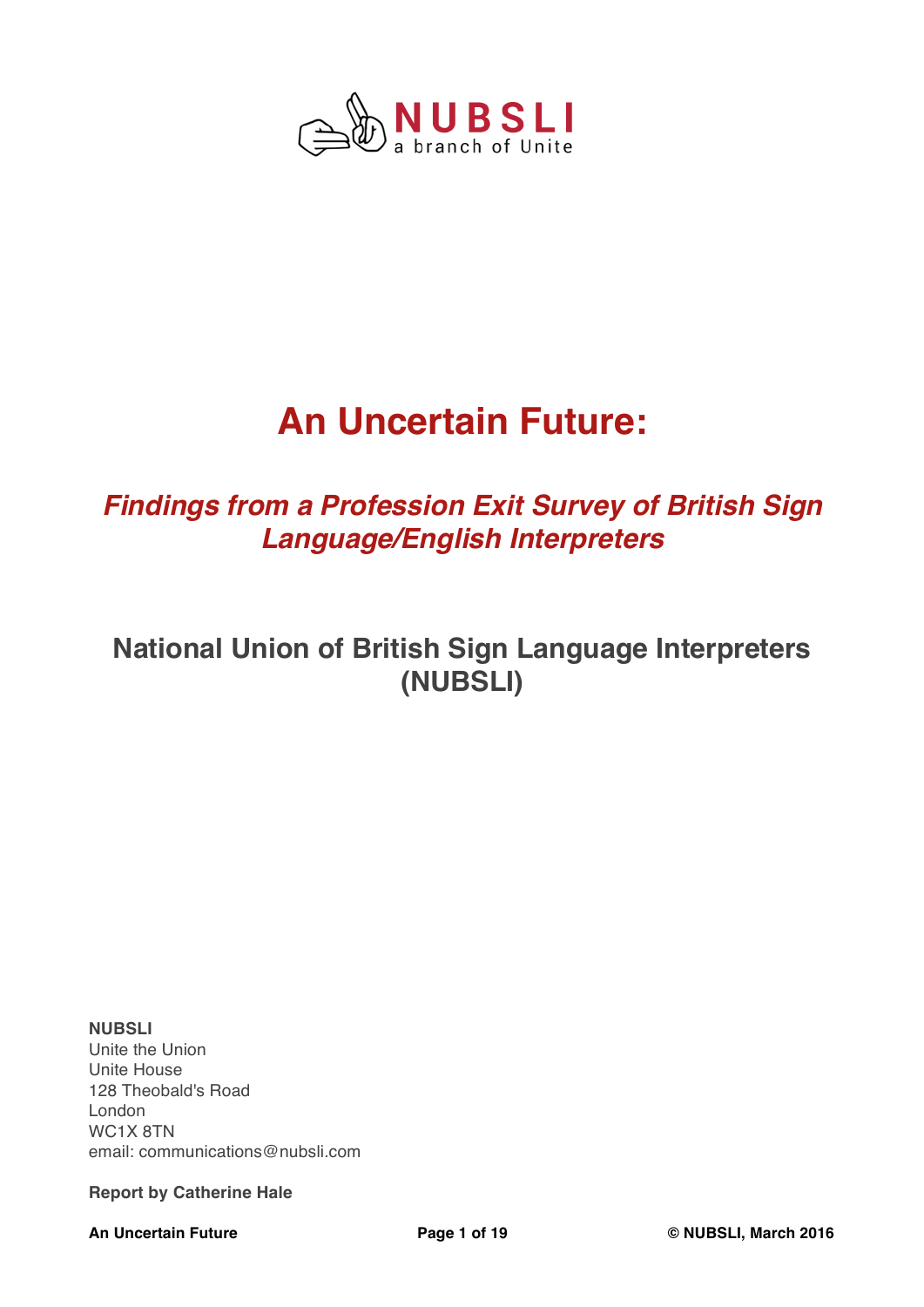# **Contents**

| Changes to the procurement of British Sign Language/English interpreting services 5       |  |
|-------------------------------------------------------------------------------------------|--|
|                                                                                           |  |
|                                                                                           |  |
|                                                                                           |  |
|                                                                                           |  |
|                                                                                           |  |
|                                                                                           |  |
| Reducing commitment to the British Sign Language/English interpreting profession  10      |  |
|                                                                                           |  |
|                                                                                           |  |
|                                                                                           |  |
|                                                                                           |  |
|                                                                                           |  |
| Respect the skills of the British Sign Language/English interpreting profession15         |  |
| Respect the fees and terms and conditions of British Sign Language/English interpreters15 |  |
|                                                                                           |  |
|                                                                                           |  |
| Appendix 2 – NUBSLI guidance on pay and conditions for British Sign Language/English      |  |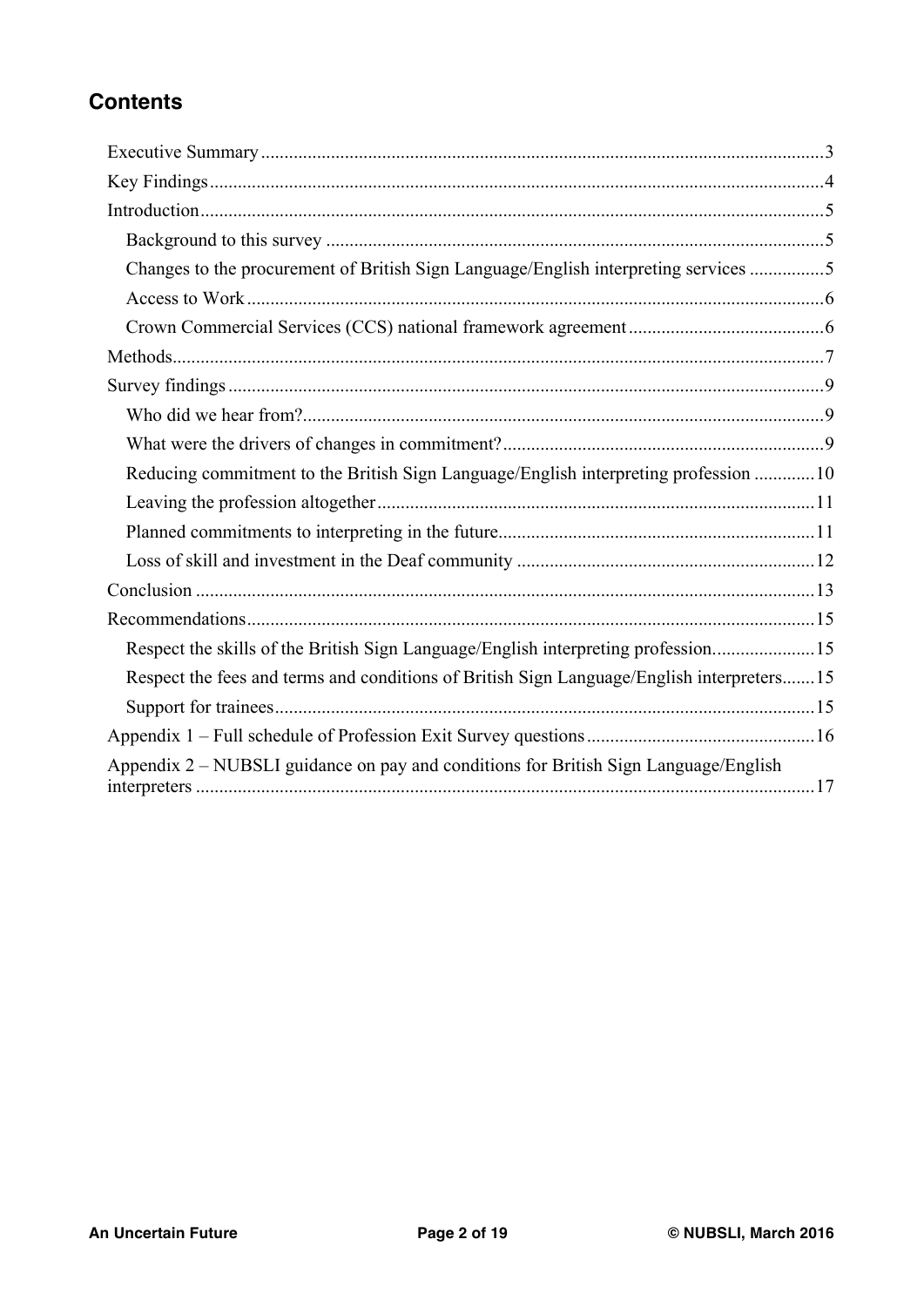# **Executive Summary**

This report is a response to concerns about evidence that a large percentage of skilled and experienced British Sign Language/English Interpreters (SLIs) plan to leave the profession. Our Exit Survey (run separately from the Survey of Interpreter's Working Conditions) aims to develop our understanding of the reasons behind this apparent trend. We are looking into the career plans of those who have left or reduced their commitment to the British Sign Language/English interpreting (SLI) profession to diversify their income, or are planning to do so in the next five years.

The findings raise alarm in relation to the sustainability of the SLI profession and the consequences for the Deaf and deafblind community that depends on the profession to exercise its citizenship rights.

Our previous survey from early  $2015<sup>1</sup>$  showed that almost a quarter of the total 1,100 registered members of the NRCPD said they were "definitely" or "maybe" planning to leave the SLI profession; 82% of this group cited uncertainty within the profession as their main reason.

Among those feeling pushed out of the profession by uncertainty, 93% were Registered Sign Language Interpreters (RSLIs); and nearly half had 10 years' experience in the profession, or more.

The driver for this uncertainty appears to be changes to procurement arrangements for SLIs. These have placed agencies under increasing pressure to make cost reductions. This will have had an inevitable downward pressure on pay rates, to the extent that they have fallen significantly below the market rates for skilled and experienced SLIs.

This places pressure on trainees to take work, sometimes in highly sensitive legal or clinical contexts, for which they may lack the necessary skill and experience. The end result is a reduction in service to clients; an unfair burden on trainees and the loss of expertise from experienced SLIs.

Deaf and deafblind people rely on the SLI profession for access to employment, health and social care services including child protection, the criminal justice system and to ensure their rights under the Mental Health Act. Those responsible for commissioning and delivering SLI services must consider the impact on this community and its citizenship rights as well as the working conditions of SLI professionals.

The results of our latest Exit Survey corroborated our earlier findings. Nearly three in four of those leaving or reducing their commitment to the profession cited job insecurity as the biggest factor behind their decision. More than half of them plan to leave the Deaf/SLI sector altogether.

These findings raise further concerns over the sustainability of the profession in the face of prevailing pressures on end suppliers to reduce costs. NUBSLI has identified shortcomings in the new Crown Commercial Services (CCS) framework agreement which are likely to exacerbate this trend.

**An Uncertain Future Page 3 of 19 © NUBSLI, March 2016** 1 NUBSLI (2015) Survey of BSL interpreters' working conditions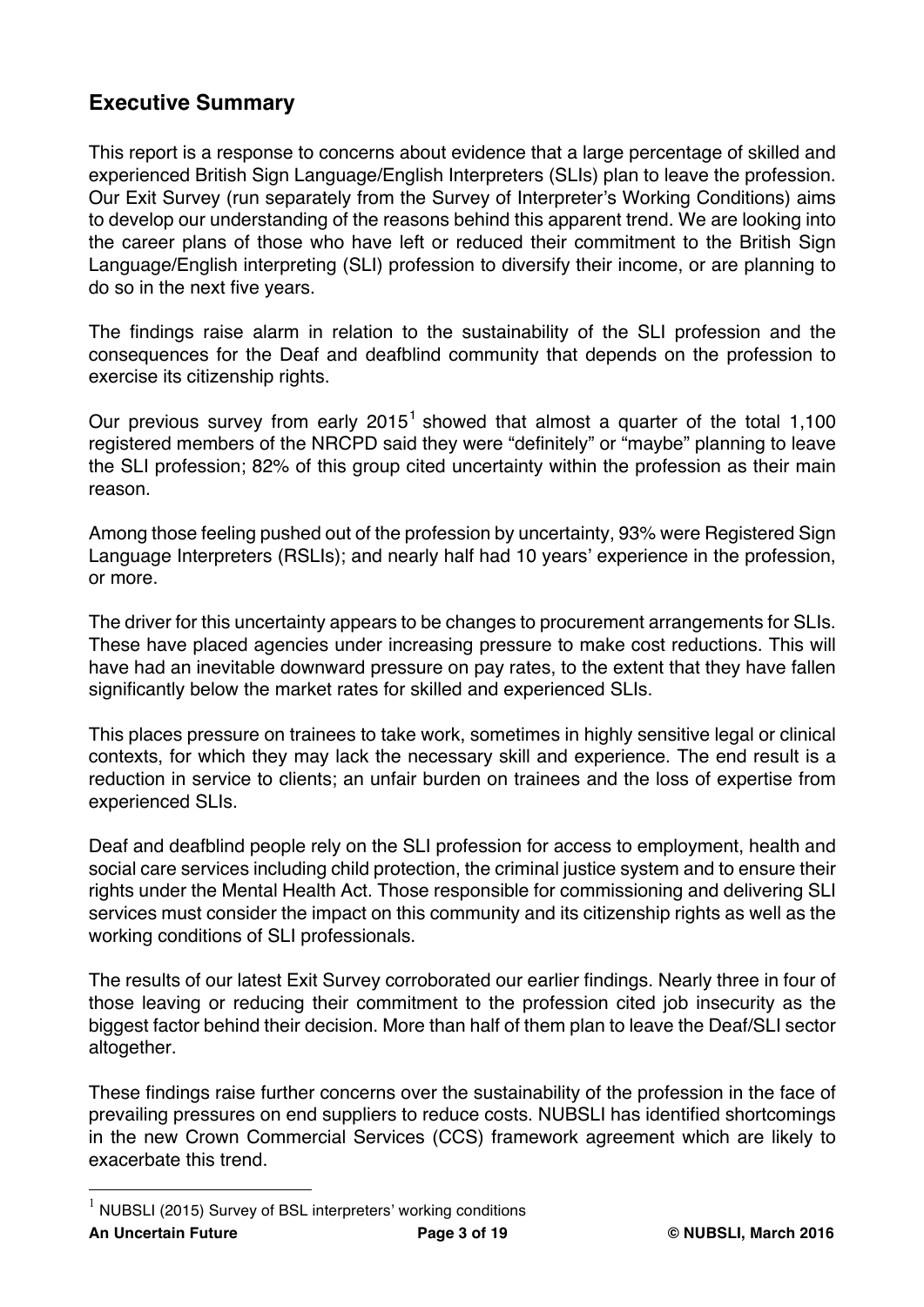Our latest survey suggests, moreover, that it is not only RSLIs but also trainees (TSLIs) who are abandoning their commitment to the profession because poor pay and conditions make their investment in training and registration untenable. One trainee told us:

*"I'm not able to earn enough to continue to pay training fees. I encounter hostility and discouragement from registered SLIs who believe I am taking their work. I feel undervalued - nobody appreciates that what I do, even as a trainee, is in any way Skillfull.… It is now affecting my mental and physical health, has entirely depleted my savings and there is no practical way to continue. I will work until my TSLI badge runs out and then give up."*

This suggests that changes to procurement arrangements are not only driving skilled and experienced SLIs out of the profession, but discouraging new entrants and placing the future supply of SLI services in jeopardy. It takes, on average, seven years to train a competent SLI.

NUBSLI has identified trends which, if left unchecked, could herald the end of the viability of the SLI profession. Action must be taken now to prevent this: the consequences of failing to meet this challenge will be grave for the Government, delivery bodies, suppliers and the Deaf and deafblind community.

# **Key Findings**

- We heard from 79 RSLIs and TSLIs in the first four weeks of this monitoring exercise.
- Nearly 3 out of 4 said they had already left the SLI profession altogether or were planning to do so in the next five years.
- 70% cited "too much insecurity in the profession" as a reason for leaving or reducing their commitment to it.
- While 70% had worked full time in the profession, none of our respondents planned to work more than 15 days per month as a SLI. The majority planned to reduce their commitment to interpreting to between 7 and 15 days per month in the short term.
- Over a half of respondents were planning to work in a field outside of the Deaf or SLI sector.
- Insecurity did not only affect RSLIs. We heard from trainees who were giving up because they were not earning enough to support their training and registration process.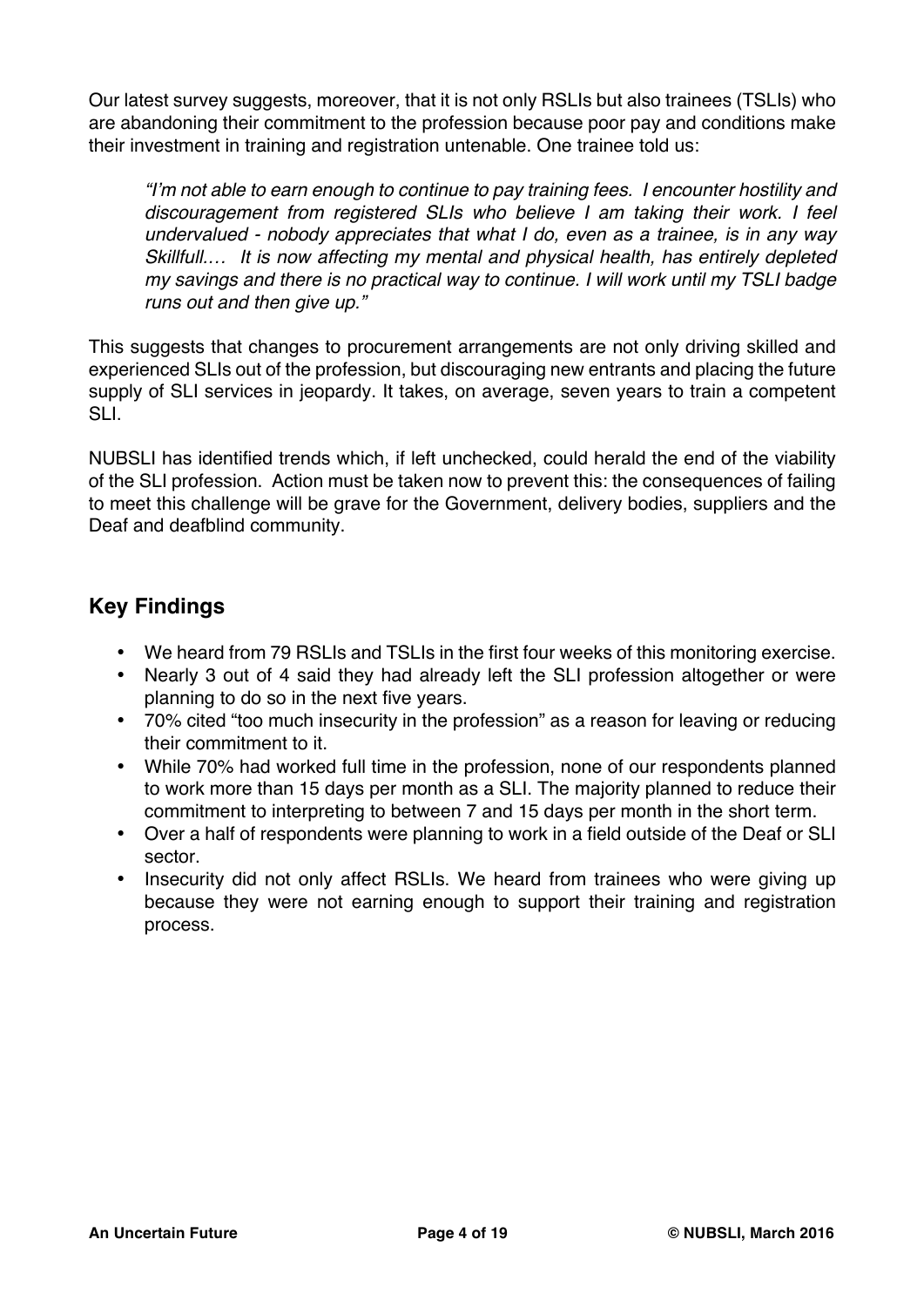# **Introduction**

# **Background to this survey**

The National Union of Sign Language Interpreters (NUBSLI) is a newly formed branch of Unite. Established in May, 2014, the branch now represents approximately 30% of the British Sign Language/English interpreting (SLI) profession. (NUBSLI currently has 343 members, based on a profession size of 1159, taken from NRCPD latest figures).

In 2015, NUBSLI undertook a survey of British Sign Language/English interpreters (SLIs); both members and non-members; to ascertain the state of the working conditions in the profession. The drive for this was partly to assess the impact of changes to the Department for Work and Pensions' Access to Work (AtW) funding over the previous eighteen months, and also to look at the future prospects for our industry.

In total, 485 SLIs responded to the survey; approximately half the total number of interpreters registered with the National Register of Communications Professionals working with Deaf and Deafblind People (NRCPD). Almost a half of respondents said they were "definitely" or "maybe" planning to leave the profession.

Insecurity within the profession was the main factor for 82% of this group. Around 50% told us that "agencies don't pay sustainable rates". Only half said they always had enough work and most of those who didn't always have enough work cited unacceptably low rates of pay offered by agencies as the reason for this.

We also received approximately 250 comments from respondents. The most common themes were the poor practices of agencies, payment issues, the undervaluing of their professional skills, lack of recognition from the Deaf community and problems with AtW funding. The comments also gave a clear sense that SLIs enjoyed their jobs and were committed to providing quality of service.

**Changes to the procurement of British Sign Language/English interpreting services** In the past few years, the Government, hospital trusts and others have changed the procurement landscape for SLI services. Under new commissioning arrangements, contracts have been awarded to new and larger supply agencies. This has resulted in a reduction in pay and working conditions for SLIs.

For example, in 2011 the Ministry of Justice signed a framework agreement for language and interpretation services with a company called Applied Language Solutions (which was subsequently purchased by Capita). The aim of establishing the contract was to improve the efficiency of the existing system.<sup>2</sup> However, the framework resulted in hundreds of interpreters giving up court work, as the working conditions being offered were unsustainable. As evidenced in the latest National Audit office report (https://www.nao.org.uk/wp-content/uploads/2015/01/The-Ministry-of-Justices-language-servicescontract-Progress-update.pdf).

**An Uncertain Future Page 5 of 19 © NUBSLI, March 2016** 2 National Audit Office (2014) *The Ministry of Justice's language services contract: Progress Update.*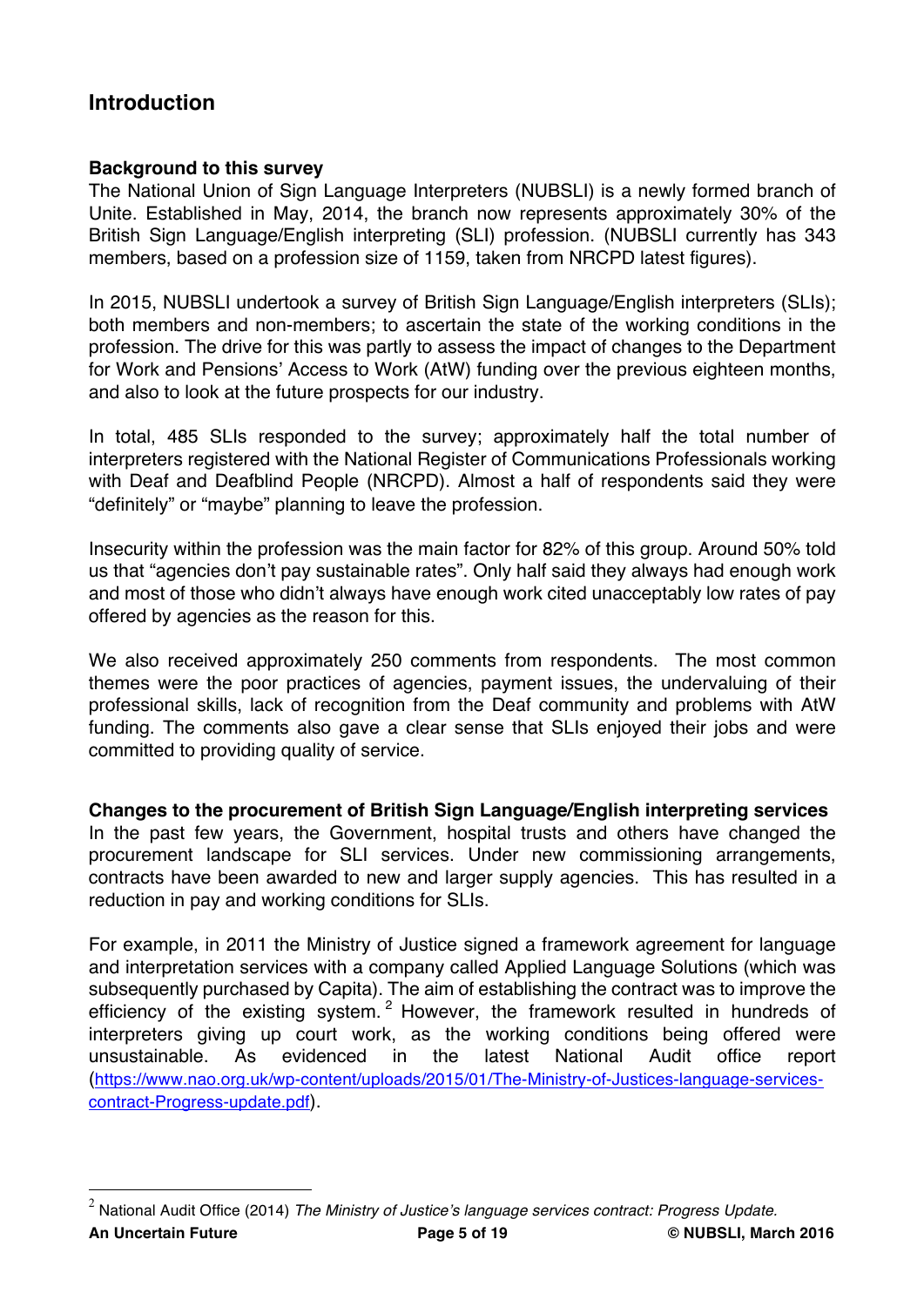# **Access to Work**

In 2013/14, the Department for Work and Pensions (DWP) began reviewing its AtW costs for supporting disabled people into employment.

This was partly prompted by a concern that support for Deaf people accounted for a disproportionately large amount of AtW spending and that this was largely due to SLI related costs.3 As a result, changes were made to budgets and guidance without consultation with Deaf people or the SLI profession.

According to the Work and Pension's Committee report, the DWP's application of the guidance on full-time Support Workers (known as "the 30 hour rule"), and the capping of hourly rates to substantially below market rates in relation to British Sign Language (BSL) had a profoundly detrimental impact on the ability of many Deaf BSL users to source the effective interpretation they needed to do their jobs. Numerous witnesses reported that it had resulted in their AtW budgets being reduced by 50% or more, leaving them unable to source appropriate support or pay SLIs' invoices.

The changes to SLI pay rates and conditions demonstrated "a lack of understanding by DWP of how BSL interpretation is currently provided and used"4. As a result of these changes, SLIs have faced the choice of accepting unsafe working conditions and unsustainable levels of pay, or no longer taking Access to Work bookings.

# **Crown Commercial Services (CCS) national framework agreement**

In 2014, the Government, via the CCS, began engaging with interested parties to develop a public sector wide framework agreement for the purchase of language services, which includes interpreting services for Deaf and deafblind people.

The aim of the national framework agreement is to permit a public body to enter into a contract for goods and services without needing go through a lengthy, and often costly, public procurement process. However, after a survey of members, NUBSLI expressed a number of concerns over the draft framework agreement and its impact on job security and the sustainability of the SLI profession.

Key failings of the draft framework document identified by NUBSLI in our consultation response include:

# • **Failure to provide end suppliers with a clear statement of the pay received by the SLI.**

This is an important omission, as it could have the effect of undermining commissioning authorities' perception that it is receiving value for money from spending on SLI. In such circumstances it is important that end suppliers (SLIs) are fully aware of the overall cost of the service they are providing in order to be able to negotiate sustainable pay rates. NUBSLI published guidance on <sup>5</sup>fees for freelance SLIs on our website. We believe that these should be used (and amended as updated) in the framework agreement as the benchmark rates of pay for SLIs.

 $\overline{a}$ 

<sup>3</sup> HoC Work and Pensions Committee (2014) *Improving Access to Work for disabled people. Second Report of Session 2014/15.*

<sup>4</sup> Hoc Work and Pensions Committee (2014) ibid.

<sup>5</sup> http://www.nubsli.com/interpreter-fees.php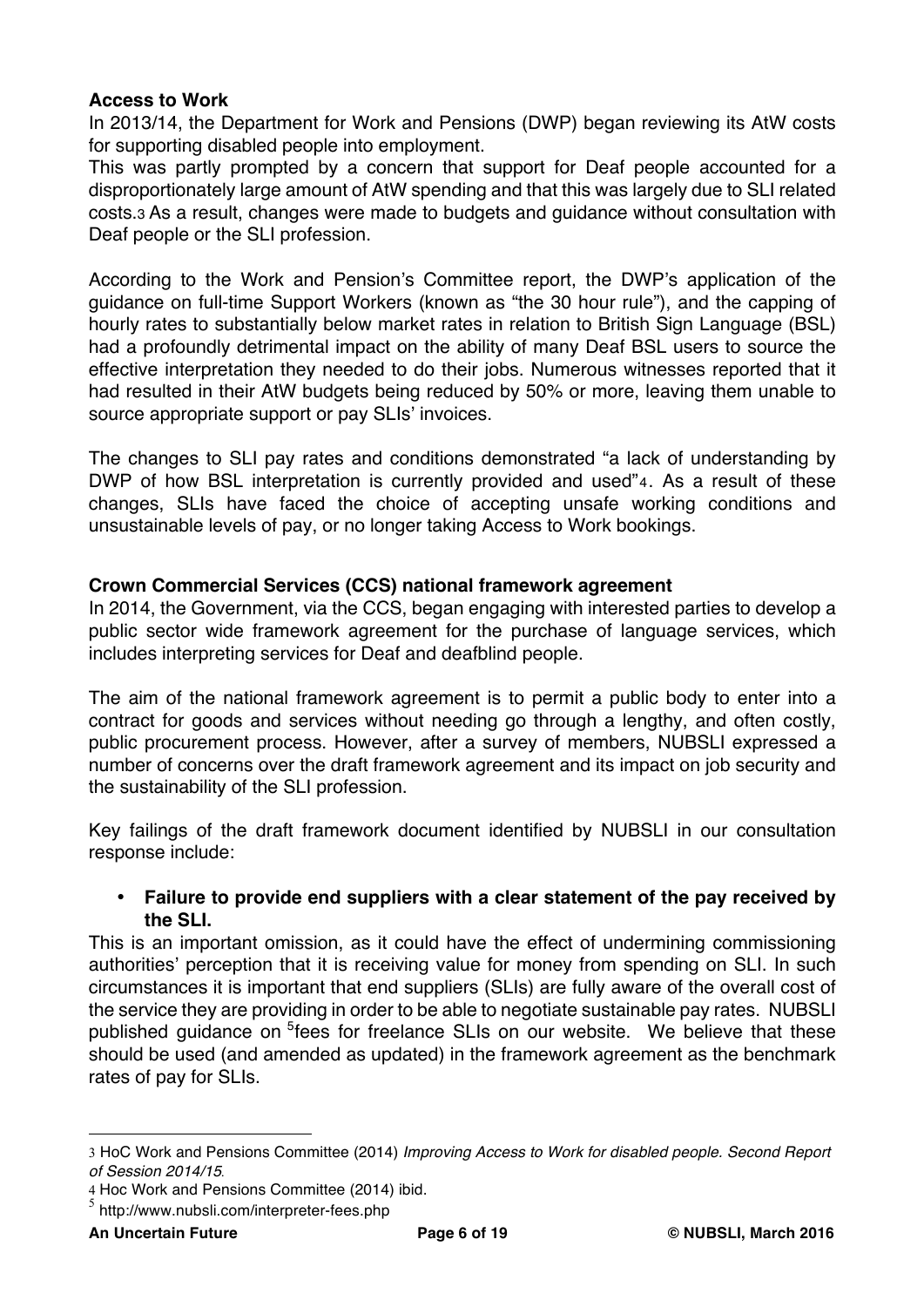# • **Failure to require agencies to have banded rates for specialists**.

Many SLIs have developed skills during years of experience of working in specialised, and often very sensitive, areas. These include work in the criminal, civil and family courts and physical and mental health services. SLIs with these skills can expect to receive a significant premium; their work requires not only significant interpreter/translator skills but also specialist technical knowledge and a clear understanding of the culture of the institutions in which they are hired to practice. The CCS framework does not take account of this by providing a requirement that agencies have banded rates for specialists. NUBSLI has warned CCS that this approach poses the risk that some agencies fall to the temptation of supplying less well qualified/experienced SLIs in a bid to reduce costs.

# • **Failure to include travel costs as a mandatory element.**

NUBSLI has notified the CCS of concerns about the failure of the framework agreement to include travel costs as a mandatory element of freelance SLIs' terms and conditions on more than one occasion. We do not believe this should be left to individual contracts at the call off stage as they are unlikely to pay for these unless compulsory. This means that the interpreter will be forced to absorb the cost and further add to the cost pressure being placed on interpreters. NUBSLI has case study evidence from members showing that failure to pay travel expenses is common in some parts of the country and we are concerned about the impact this practice, which is becoming more widespread, could have on the sustainability of the profession. Imposing the burden of travel costs on SLIs would be particularly damaging in rural areas where it is costly to park, such as at hospitals, and in cities where charges to reduce traffic congestion are being imposed.

# • **Inadequate performance monitoring and contract management.**

NUBSLI believe that stronger performance monitoring and contract management would help to maintain high standards in the provision of SLI services. Where services fall below agreed standards, it will make it easier for commissioning bodies to hold agencies to account and better show when Deaf and deafblind people are being put at risk by a failure to provide the level of safeguarding required in legislation. This is especially important where poor performance on the part of an SLI professional could result in an unfavourable, or even harmful, outcome for a member of the Deaf or deafblind community; for example, in the courts or in a hospital environment.

# **Methods**

In November 2015, NUBSLI became increasingly concerned about the numbers of Registered Sign Language Interpreters (RSLIs) and trainees (TSLIs) who had told us anecdotally, as well as in our earlier 2015 Survey of Working Conditions, that they were leaving the profession or diversifying their income. In response, we created an Exit Interview survey. The aim of this ongoing monitoring exercise is to begin tracking any developing trends or changes and to look at what more we can do to support SLIs, either to remain in the profession or in their decision to move on.

The survey was conducted online, using the Survey Monkey tool, hosted on the NUBSLI website. Participants were recruited via social media, our website and emails to our members as well as non-members from the NRCPD register. The survey opened on 19<sup>th</sup> November 2015 and by  $17<sup>th</sup>$  December 2015 we had received 79 responses (7% of the profession overall, 6% RSLIs and 1% TSLIs). This report is therefore based on the first four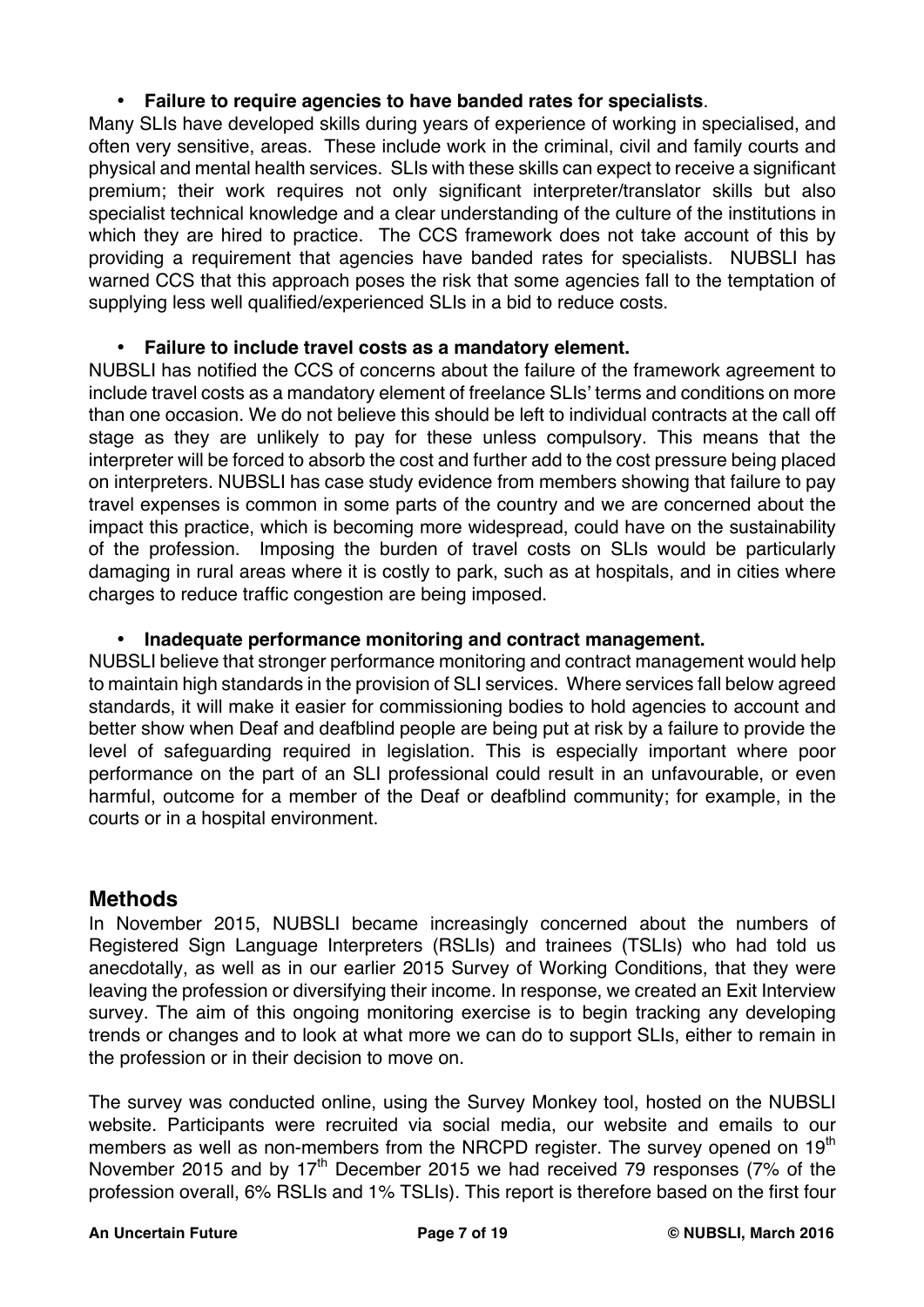weeks of data gathered, although the survey remains open and is currently promoted on the NUBSLI website.

Each question offered multiple choice answers and participants were asked to tick all that applied. There was also an opportunity for TSLIs to give more detailed feedback.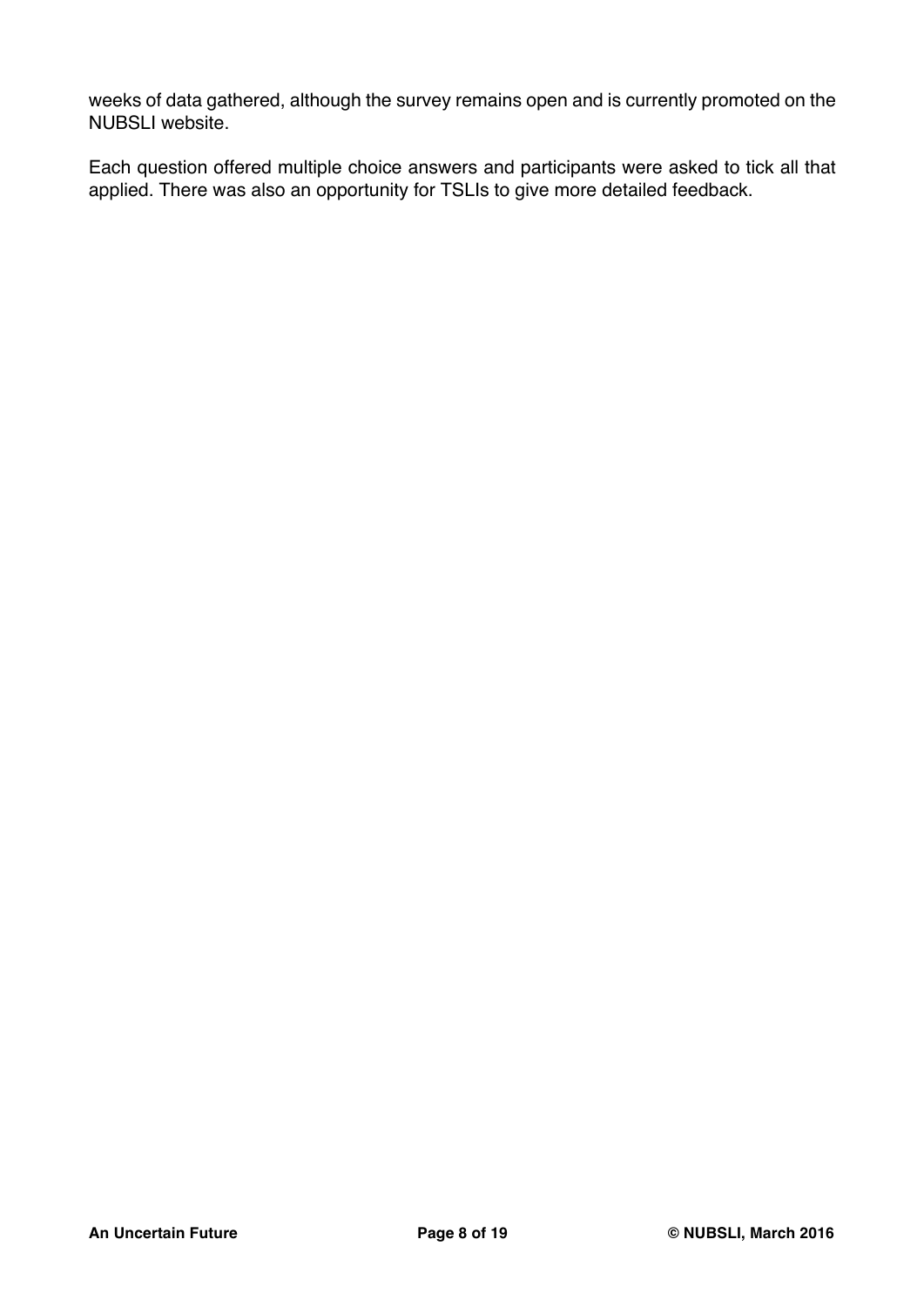**Who did we hear from?**



The majority of respondents to our survey were, or had recently been, working full time as SLIs. Fifteen percent were trainees.

## **What were the drivers of changes in commitment?**

We asked respondents to select their reasons for leaving or reducing their commitment to the SLI profession. Respondents could select more than one option.



# **Q1. What is your reason for this action? N=79**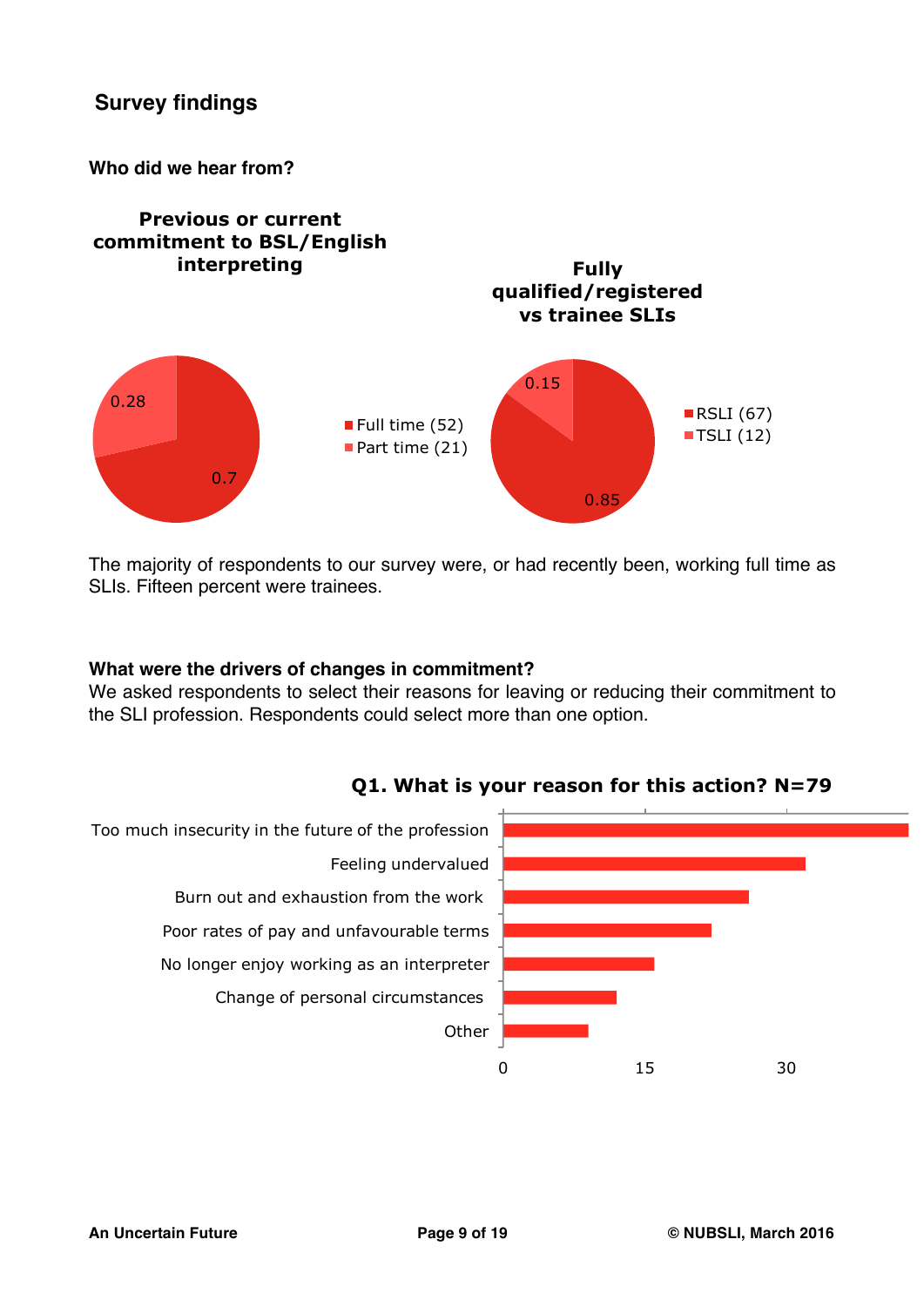70% of respondents said their decision to leave or reduce their commitment to the SLI profession was due to its insecure nature. A considerable sub-group cited feeling undervalued with regard to their skills (41%), burn out and exhaustion from the nature of the work, including its emotional impact, (33%) and unfavourable rates of pay and conditions making their commitment to the profession financially unsustainable (28%).

*"I feel undervalued at my agency and feel the market is not stable enough to go freelance."* - Trainee SLI

# **Reducing commitment to the British Sign Language/English interpreting profession**

Nearly 7 in 10 (68/78) of respondents said they had already planned, or were planning to, reduce their commitment to the SLI profession to diversity their source of income.



# **When do you plan to reduce your commitment to BSL/English interpreting? N=68**

Of this group 41% had already taken steps to reduce the time spent in interpreting work and a further 41% were planning to do so within the next two years.

*"There's not enough support for trainees, a lack of suitable jobs offered and it's too expensive to maintain registration, insurance and DBS fees on the amount of income I have coming in."* - Trainee SLI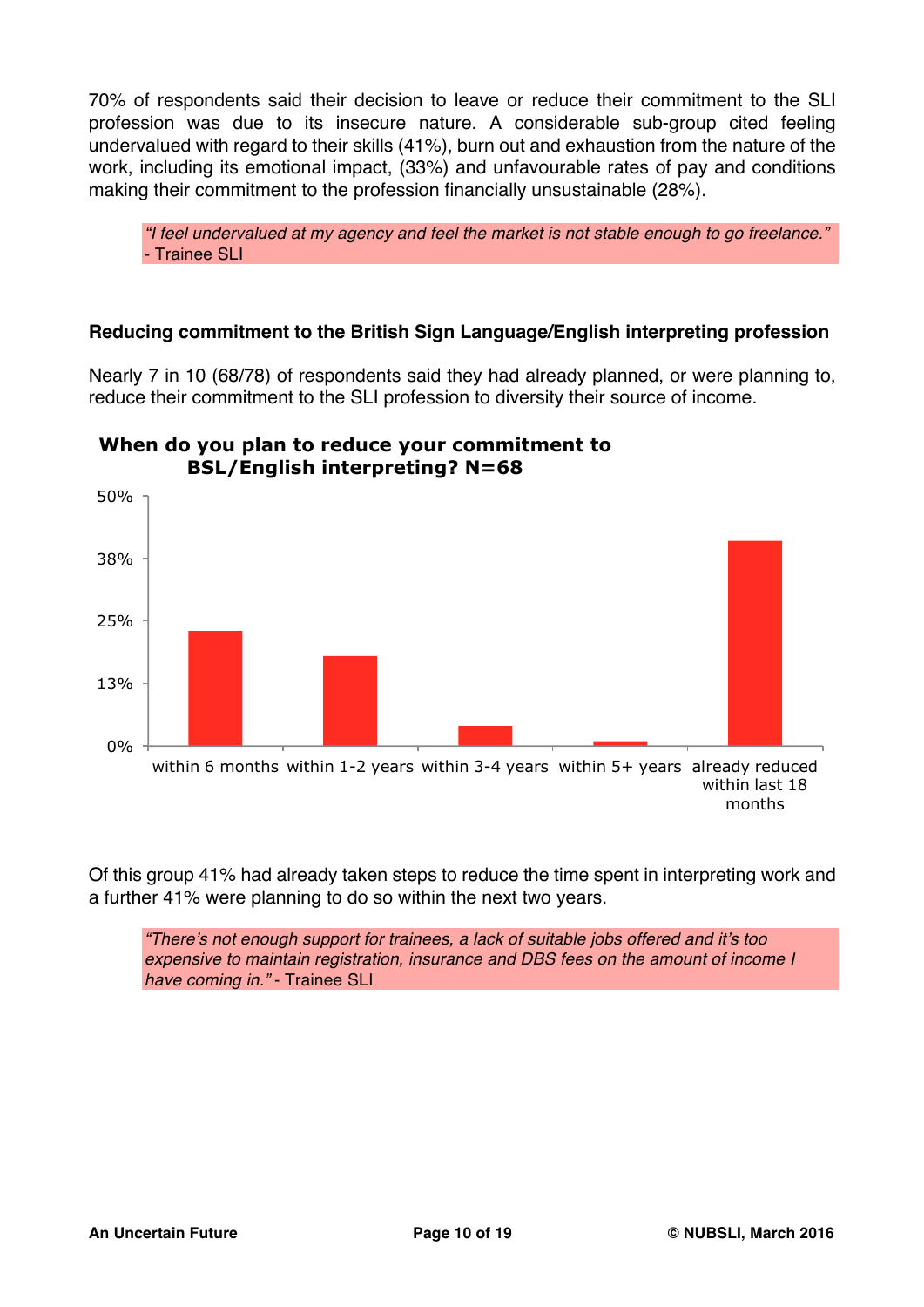# **Leaving the profession altogether**

Nearly 6 in 10 (44/75) of respondents said they had recently left, or were planning to leave the profession altogether.



# **When do you plan to leave the BSL/English interpreting profession? N=44**

Within this group, the majority (23%) said they were planning to leave the SLI profession within one to two years.

Many respondents indicated intentions to reducing commitment as well as leaving the profession altogether. The trend appears to be for reducing commitment and diversifying income immediately, or in the short term, with a proportion of this group going on to leave the profession altogether in the medium or longer term.

*"I wasn't earning enough up support an income and training. I chose to earn an income in a different field."* - Trainee SLI

# **Planned commitments to interpreting in the future**

Four out of five respondents anticipated spending between just 7 and 15 days per month working as SLIs in the future. No respondents planned to interpret for more than 15 days per month.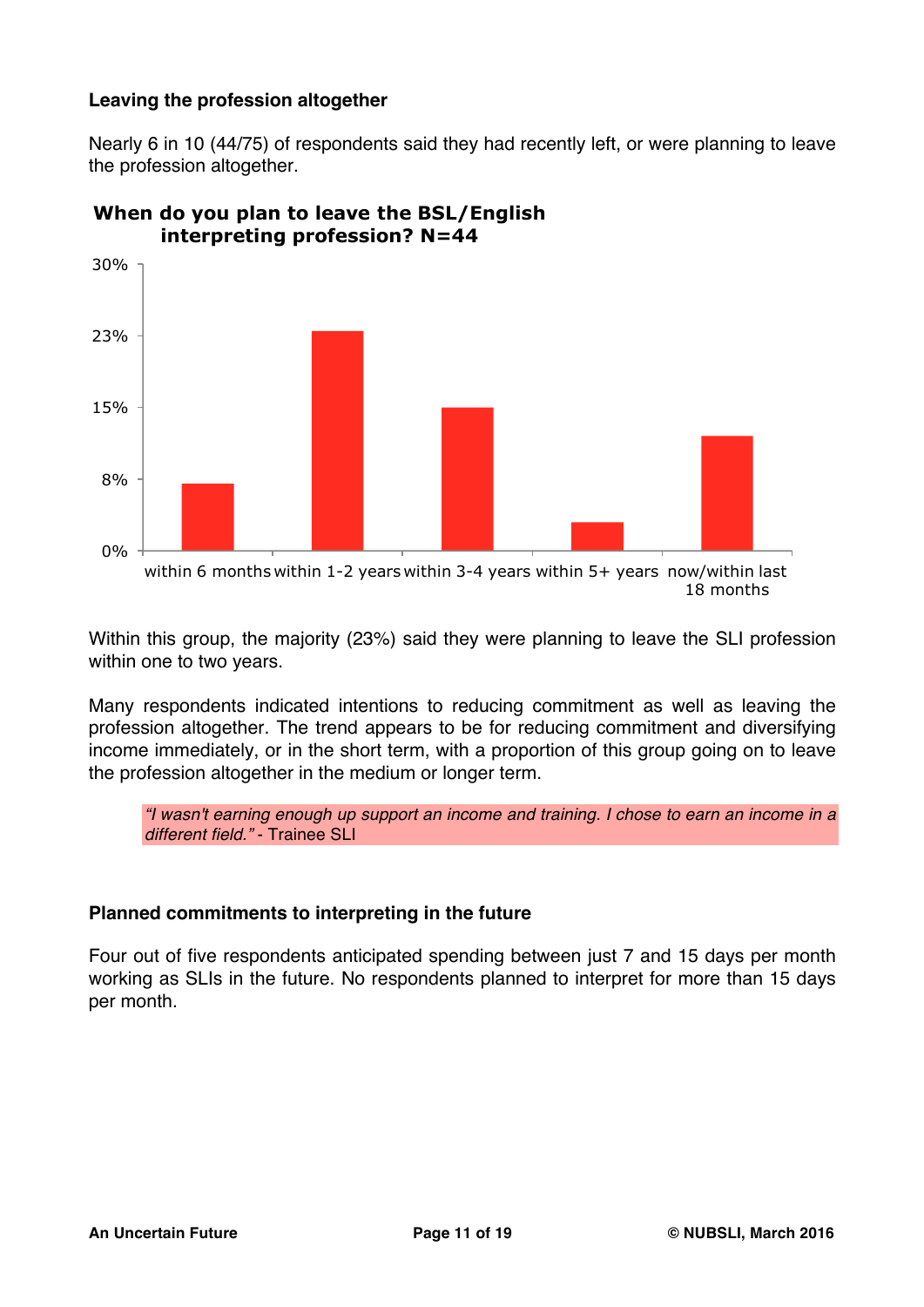# **How much time to you plan to commit to BSL/English interpreting in the future?**



# **Loss of skill and investment in the Deaf community**

We asked respondents more about their plans for reducing their commitment or diversifying their income in the future.



Respondents could select more than one answer to this question.

The data shows the highest proportion of respondents were planning to study or retrain. Worryingly, many more of this group were moving towards an unrelated profession, rather than planning to remain within the sector.

This represents a significant loss of skill and investment into the profession and we are concerned for the consequences on the quality of service offered.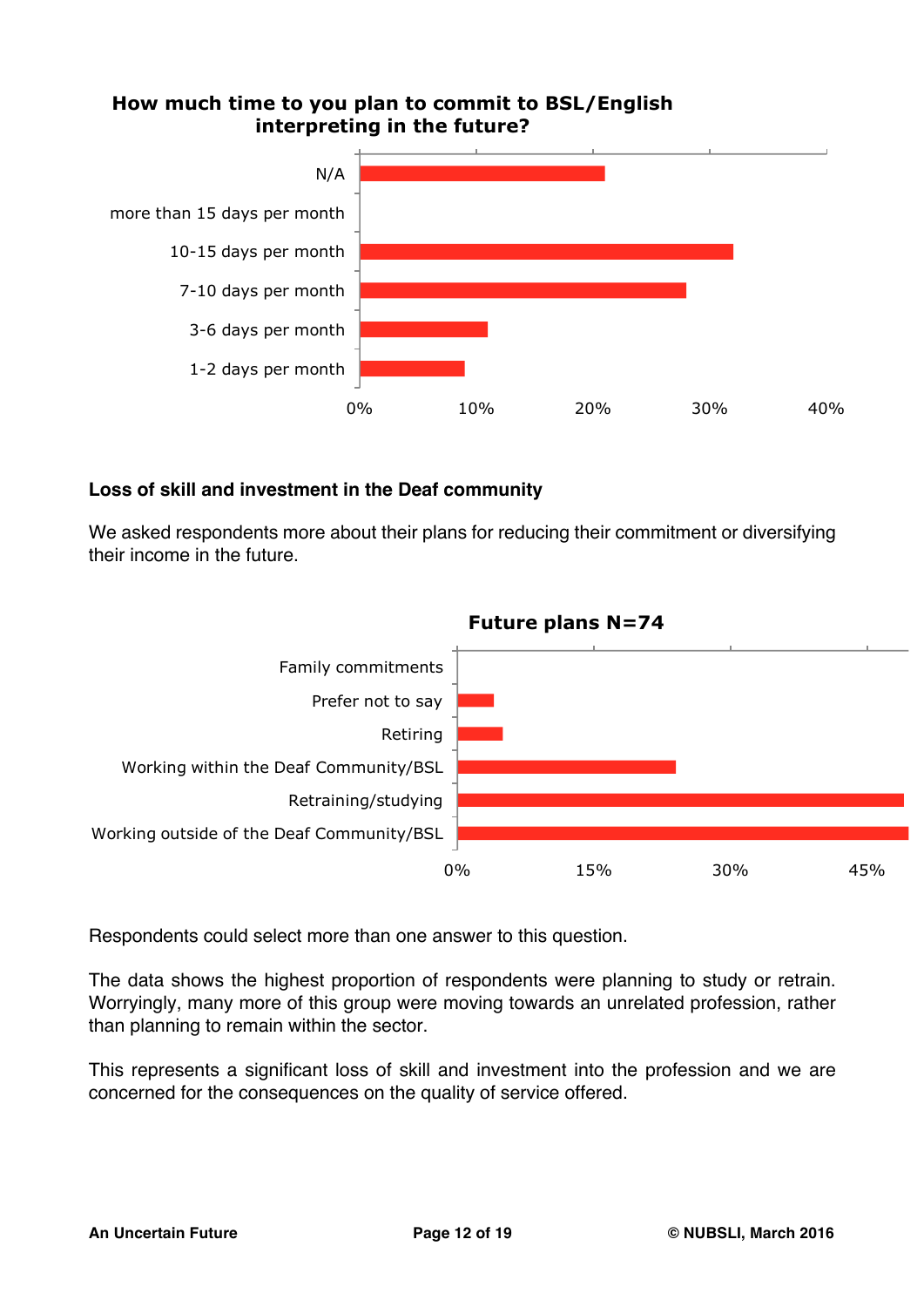# **Conclusion**

In the first four weeks of running our Profession Exit Survey, NUBSLI received responses from 79 Registered and Trainee SLIs who were intending to leave or reduce their commitment to the SLI profession, or who had recently already done so. This survey has sought evidence of trends in the career trajectories of our members in order to predict future levels of entry into and exit from the profession.

The numbers planning to leave or reduce SLI work exceeded our expectations and confirmed our growing concerns over the future of the SLI industry. Around two in five had already reduced their commitment to SLI work to diversity their income, and 3 in 5 planned to leave the profession altogether, mostly within one to two years. 70% of our respondents were, or had been, working full time as SLIs, yet none were planning to work for more than 15 days per month in the profession in the near future. The majority planned to work in a field unrelated to the SLI industry or the Deaf community.

This exit of skilled and experienced SLIs from the profession will negatively impact upon the quality and availability of service provided.

BSL/English interpreting is crucial to ensuring that the legal rights of the Deaf and deafblind community, including the United Nations Convention on the Rights of Persons with Disabilities 2006 and the Equality Act 2010, are upheld. The quality of SLI services affects access to employment, access to justice, healthcare and the right to liberty. The deprofessionalisation of the SLI industry would mean a regression in the progress made by Deaf and deafblind people in accessing their human rights over the last 20 years.

This Exit Survey has also highlighted the vulnerability of Trainee SLIs. It is particularly worrying to see new and highly committed entrants to the profession giving up their chosen career because pay rates are too low to sustain their training and registration fees. The undermining of professional esteem and high levels of demoralisation from trainees, as well as from RSLIs, gives cause for concern.

Although the number of SLIs registered with the NRCPD does not show a reduction over recent years, this stability of membership undoubtedly masks a high turnover of entry and exit into the profession. It takes, on average, seven years to train a fully competent SLI and some areas of their work, such as mental health and child protection, require even more specialist experience and skill.

If the activity highlighted in this report continue, the industry stands to lose new entrants as well as its highly skilled and experienced members. This is likely to result in an overall drop in the number of registered SLIs.

Job insecurity was by far the biggest factor in respondents' decisions to leave or reduce their commitment to the SLI sector. Recent changes to the procurement framework of SLI services by Government bodies such as the Ministry of Justice and the Department for Work and Pensions, and now under the CCS national framework agreement, have brought about reductions in pay and worsening working conditions. For many, this has meant that SLI work no longer pays, and there is no longer enough work to sustain a career in interpreting.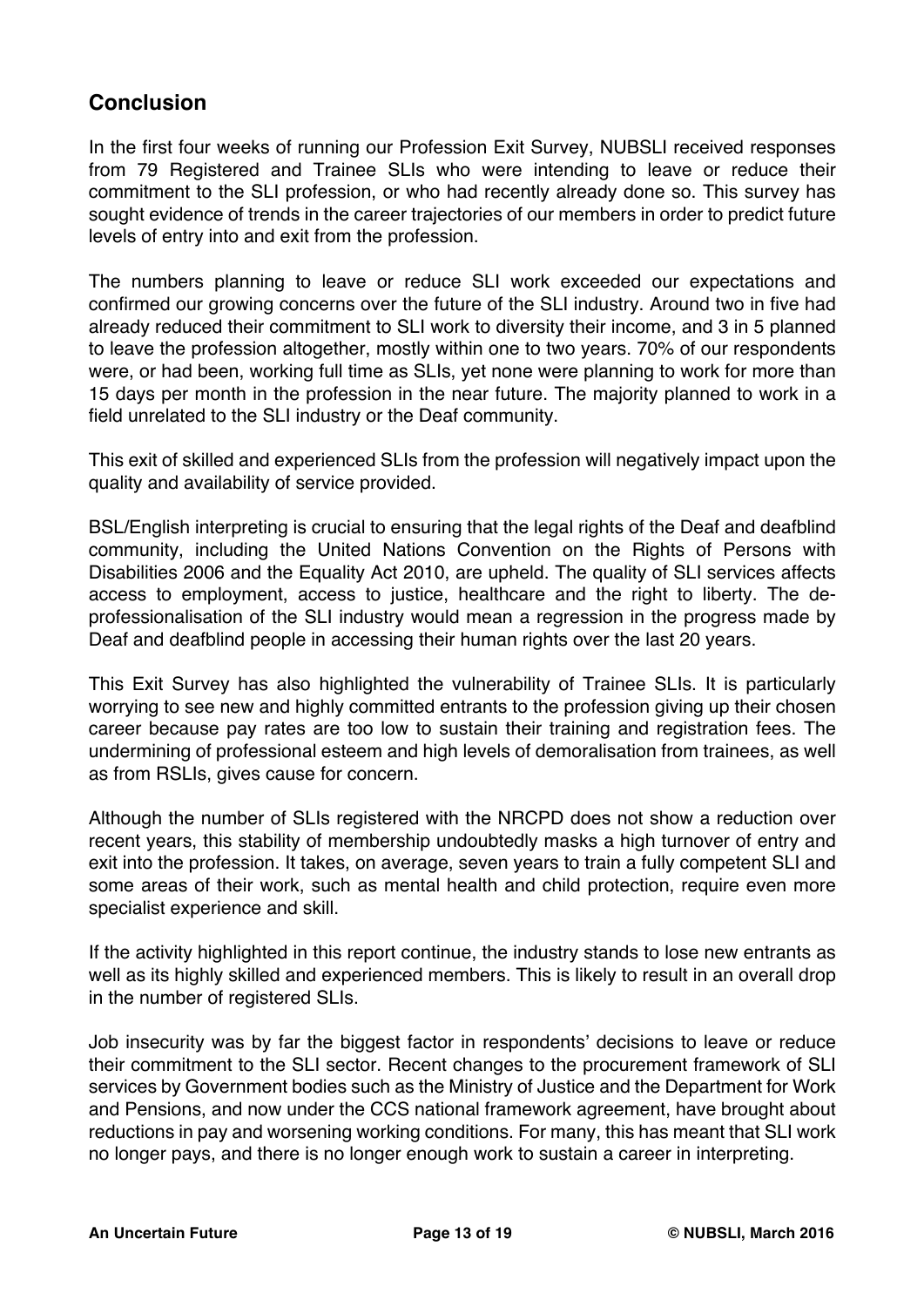Our recommendations are therefore aimed at all those involved in the commissioning, procurement and supply of SLI services. Please join with us in protecting the future of the SLI profession and ensuring an appropriate quality of service to the Deaf and deafblind community.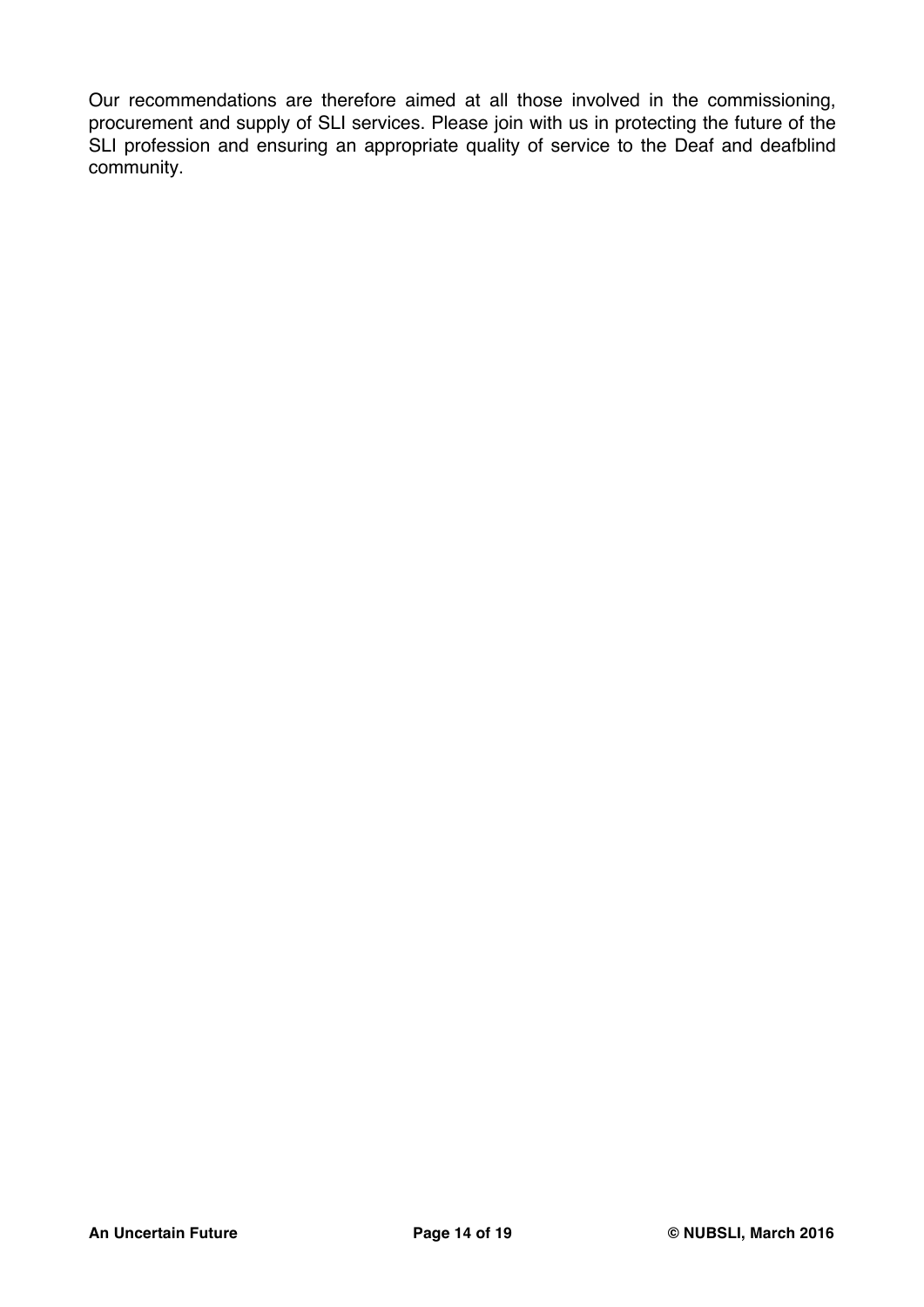# **Recommendations**

# **Respect the skills of the British Sign Language/English interpreting profession.**

We call on the Government/CCS to consult regularly with organisations representing SLIs. including NUBSLI, NUPIT and Professional Interpreters for Justice (PI4J), on matters of quality, standards and independent regulation, and to develop best practice guidance on pay and conditions for SLIs.

With regard to the new national framework agreement, our recommendations include:

- 1. Provide cost transparency at all points in the supply chain. Agencies should be obliged under the national framework agreement to provide SLIs with details of the fees they are receiving for the work they undertake.
- 2. Require agencies to have banded rates for specialists.
- 3. The payment of transport costs should be a mandatory element of freelance SLIs' terms and conditions under the framework agreement.
- 4. Agencies should be required under the framework agreement to monitor the performance of SLIs who are unable to provide evidence that their skills meet specified minimum standards.

# **Respect the fees and terms and conditions of British Sign Language/English interpreters**

We call on SLI supply agencies to support NUBSLI's fee guidance and pay SLIs sustainable rates, and not to bid for contracts below these rates.

In particular, see Appendix 2 for full NUBSLI guidance on fees and conditions with respect to

- 1. Call out fees
- 2. Cancellation terms
- 3. Travel expenses
- 4. Banded rates of pay to reflect levels of skill and specialism among SLIs

## **Support for trainees**

NUBSLI is currently working on a trainee pack and is looking to set up a buddy scheme for trainees who need support. Updates on this work will be posted on our website and social media accounts.

**Please note:** NUBSLI will continue to monitor any new exit interviews received on a quarterly basis and will be sharing this information with members.

We will continue to conduct an annual survey to monitor any changes to the profession.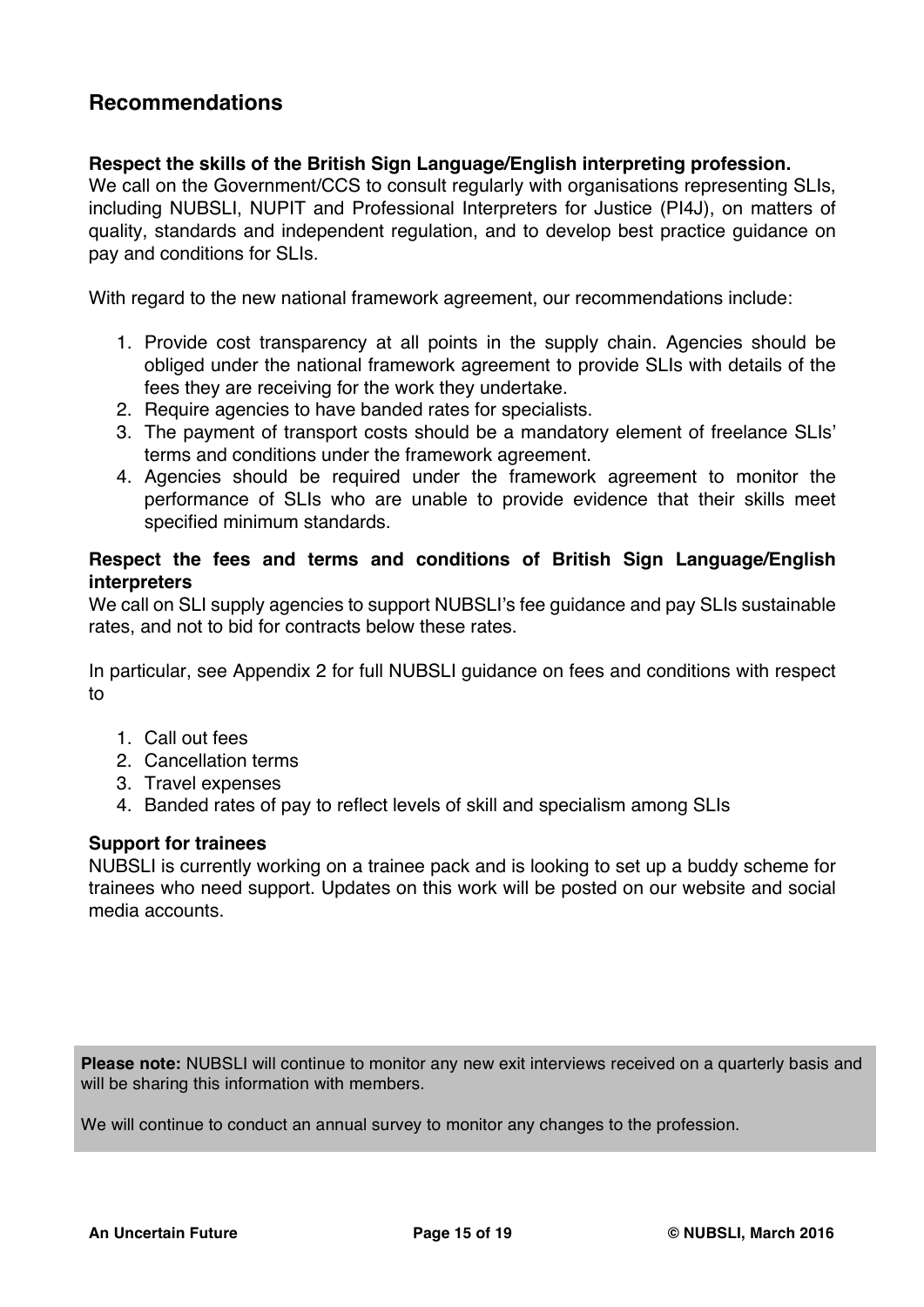# **Appendix 1 – Full schedule of Profession Exit Survey questions**

## **Preamble:**

If you are taking steps to either leave the profession altogether, or reduce your commitment to interpreting and diversify your income, (or you already have), could you please answer the following. Could you also please answer if you commenced on a path of training to become a BSL/English Interpreter but decided to pull out along the way:

**Question 1:** Could you select your reason for taking this action?

**Question 2:** If you are leaving the profession altogether when do you anticipate this happening? Within the next:

**Question 3:** If you are reducing your commitment to the interpreting profession to diversify your source of income, when do you anticipate this happening? Within the next:

**Question 4:** For those diversifying and reducing the time spent interpreting, could you state whether you currently work, (or previously worked) full or part time.

**Question 5:** For those diversifying and reducing the time spent interpreting, could you state your anticipated, (or known) interpreting commitment in the future:

**Question 6:** In what way are you leaving the profession/diversifying your income?

**Question 7:** If you decided to pull out of your training to become a qualified interpreter, what stage did you reach? Can you give us a brief explanation as to why you changed your mind about continuing to train.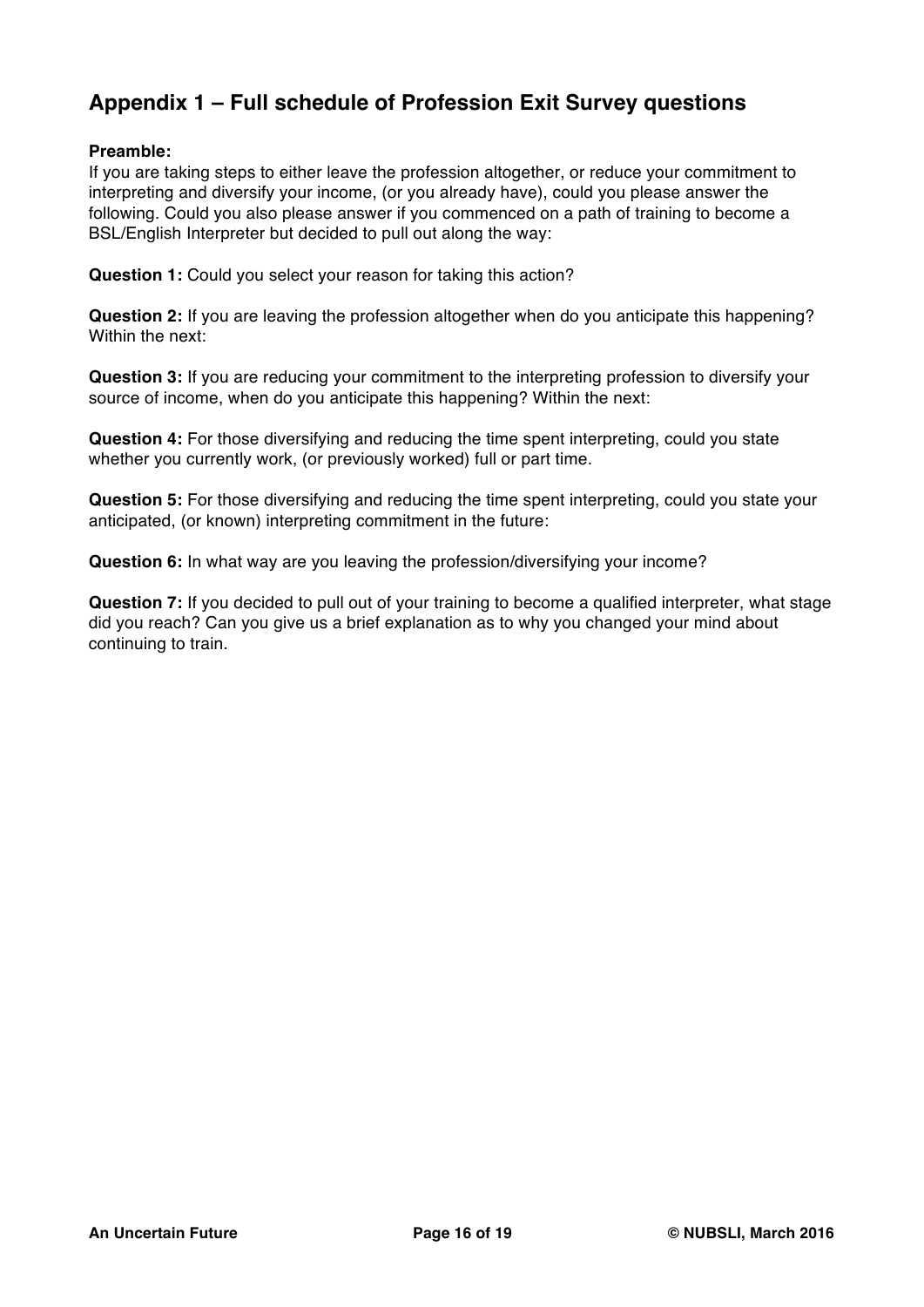# **Appendix 2 – NUBSLI guidance on pay and conditions for British Sign Language/English interpreters**

# **Freelance fees for interpreting engagements for BSL/English interpreters/translators**

# **1 April 2015 - 31 March 2016**

## **These figures are guidance only to the fees that NUBSLI members are likely to charge.**

Please note that higher rates may be charged to reflect the experience and specialist knowledge of the interpreter or translator.

#### **Freelance fees**

BSL/English interpreters generally work in half or full day sessions. However, a call out fee may be charged if an assignment is local to the interpreter or short in duration. View interpreter fees guidance.

#### **Specialist work**

Specialist work may incur a higher fee. This includes any assignment which requires additional training, specific expertise and/or a substantial amount of preparation. This may include work such as: mental health, legal, child protection, theatre/performance, television and conferences.

#### **Interpreter provision**

Due to the physical and mental demands of interpreting, two interpreters may be required depending on the duration and/or intensity of the work involved. Interpreters will discuss this with you at the time of booking. Larger teams may be called for in specialist settings, such as conferences and Crown Court.

#### **Evening and weekend rates**

Interpreting during evening hours, at weekends, or on public holidays will usually be charged at the higher rate of time and a half.

## **Recording**

BSL/English Interpreters reserve the right to decline to be filmed or otherwise recorded whilst working (except when such recording is inherent within legal proceedings). Any consent to recordings intended for broadcast or publication is likely to incur an additional fee.

#### **Cancellation charges**

0 - 7 days prior to date of assignment: 100% of agreed fee 8 - 14 days prior to date of assignment: 50% of agreed fee

## **Travel and accommodation expenses**

Travel expenses will be paid to cover travel to and from the assignment, and for any travel required as part of the booking. This will be charged at £0.45 per mile for travel by car, or at standard fare rate for public transport.

When an assignment requires an overnight stay, reasonable accommodation expenses will be paid.

Interpreters reserve the right to charge for travel time.

## **Terms of payment**

Payment to be made in full within 30 days of receipt of invoice. After 30 days, charges will be applied as per Late Payment Legislation.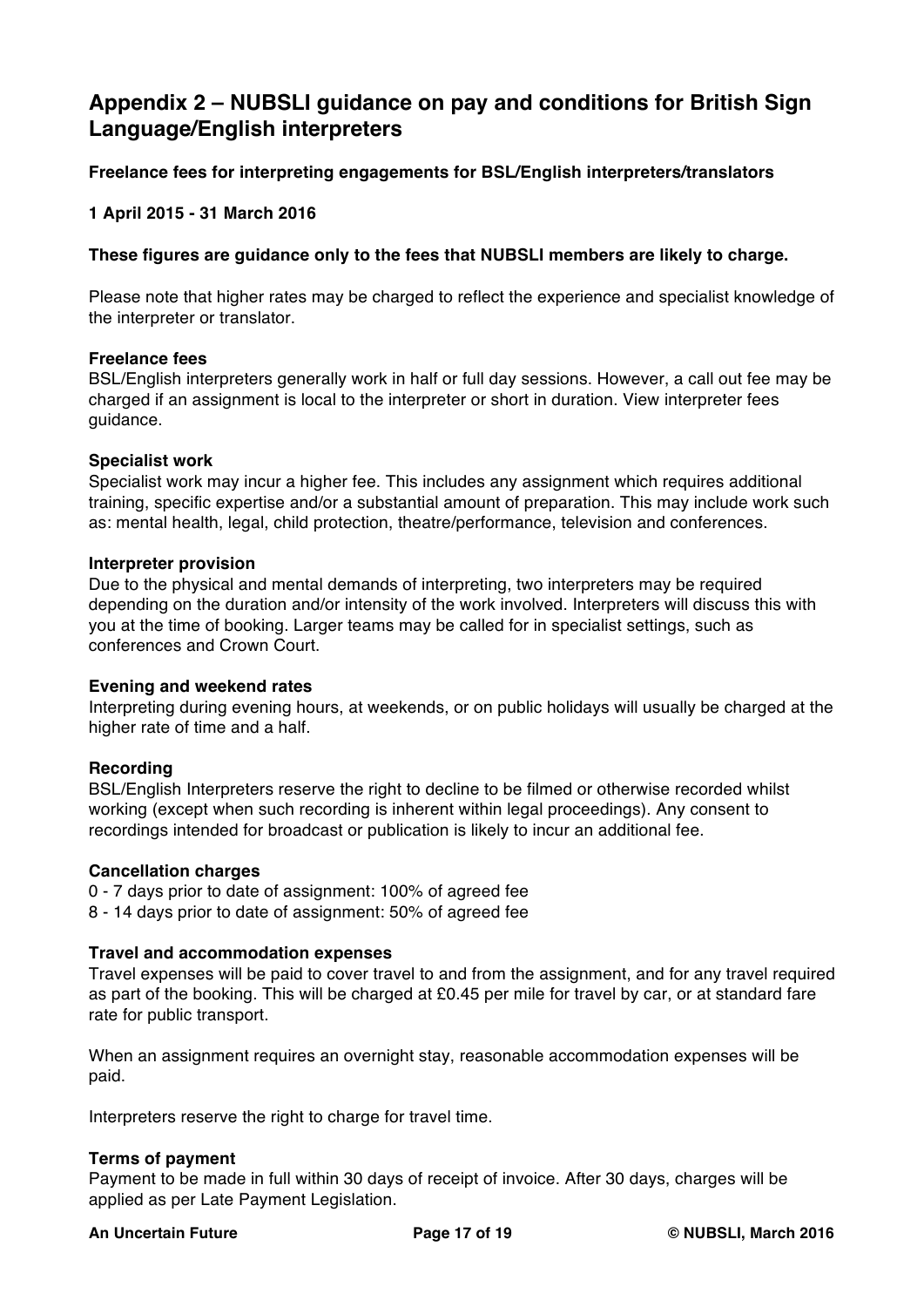## **Trainee interpreters**

Interpreting assignments of a legal nature or those with higher possible risk implications are not suitable for trainees to undertake. The types of domain this could include are: court, law, police, mental health, child protection, conferences and any work involving the signing of any legal documentation (not an exhaustive list).

Further to this, it is advisable to discuss the details and potential complexity of an assignment with individual trainee interpreters to ensure that they are sufficiently experienced to undertake the work.

Freelance fees guide for fully qualified interpreters (RSLI) and trainee interpreters (TSLI) or equivalent:

| London                                      | <b>RSLI/TSLI</b> |
|---------------------------------------------|------------------|
| Minimum call out fee                        | £90/£90          |
| Half day                                    | £125/£120        |
| Full day                                    | £250/£230        |
| <b>Central &amp; East Anglia</b>            | <b>RSLI/TSLI</b> |
| Minimum call out fee                        | £90/£80          |
| Half day                                    | £120/£100        |
| Full day                                    | £240/£200        |
| <b>South East</b>                           | <b>RSLI/TSLI</b> |
| Minimum call out fee                        | £90/£80          |
| Half day                                    | £120/£110        |
| Full day                                    | £240/£220        |
| <b>West &amp; East Midlands &amp; Wales</b> | <b>RSLI/TSLI</b> |
| Minimum call out fee                        | £90/£80          |
| Half day                                    | £120/£100        |
| Full day                                    | £240/£200        |
| <b>North West</b>                           | <b>RSLI/TSLI</b> |
| Minimum call out fee                        | £80/£70          |
| Half day                                    | £100/£90         |
| Full day                                    | £200/£180        |